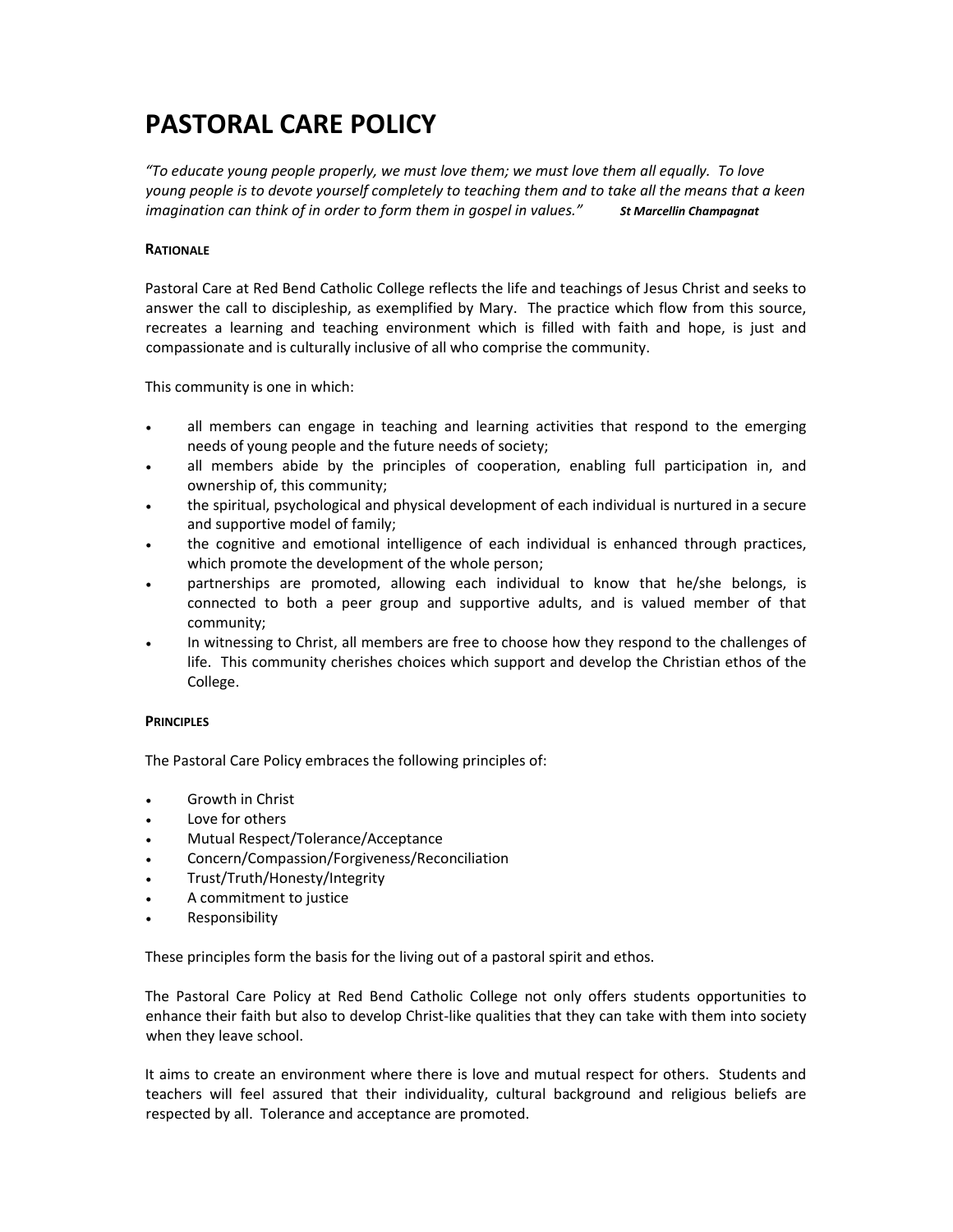The school environment is one where concern and compassion are displayed by all, giving everyone the opportunity to forgive, to be forgiven and to achieve full reconciliation with each other and God.

Students are encouraged to feel that the Red Bend Catholic College community is one which they can trust and rely on to be both supportive and just. All students are encouraged to participate in their own educational and spiritual development.

## **IMPLEMENTATION**

The general curriculum at Red Bend Catholic College is designed to enhance young people's ability to develop positive relationships with others in the family, their social groups and the wider society. All members of the school community work together to encourage students' growth in personal responsibility and the building of supportive friendships.

The Pastoral Care Program supports such a curriculum model as it focuses on the:

- Various transition phases as the students move towards adulthood;
- Development of life skills that foster independence, resilience and coping strategies;
- Provision of opportunities for students to develop problem solving and assertiveness skills.
- Provision of regular instruction/participation during Pastoral Care time.
- Provision of access to counseling services at the discretion of the relevant House Coordinator/Deputy Principal.
- Provision of care that extends from the Day School into the Boarding environment.

The aim of the program is to assist students to make positive decisions about the issues they face in a range of areas so students may interact/communicate within their vertical class group.

## **EVALUATION**

In order for the Red Bend Catholic College Pastoral Care Policy to be effective, it needs to remain relevant to the times and the needs of students and staff. Therefore, it must be evaluated regularly to ensure that it promotes a supportive, caring and nurturing environment that is inclusive of the entire school community.

## **STUDENT LEADERSHIP**

Students are provided with the opportunity to formally develop leadership experience in the following ways:

- School Captains Male/Female
- Boarding Captains Male/Female
- House Captains x 4
- Liturgy Captains
- House Representative Council Membership (four per house)
- Sports team leaders
- All year 12 are expected to provide leadership with examples in dress, punctuality and study practices